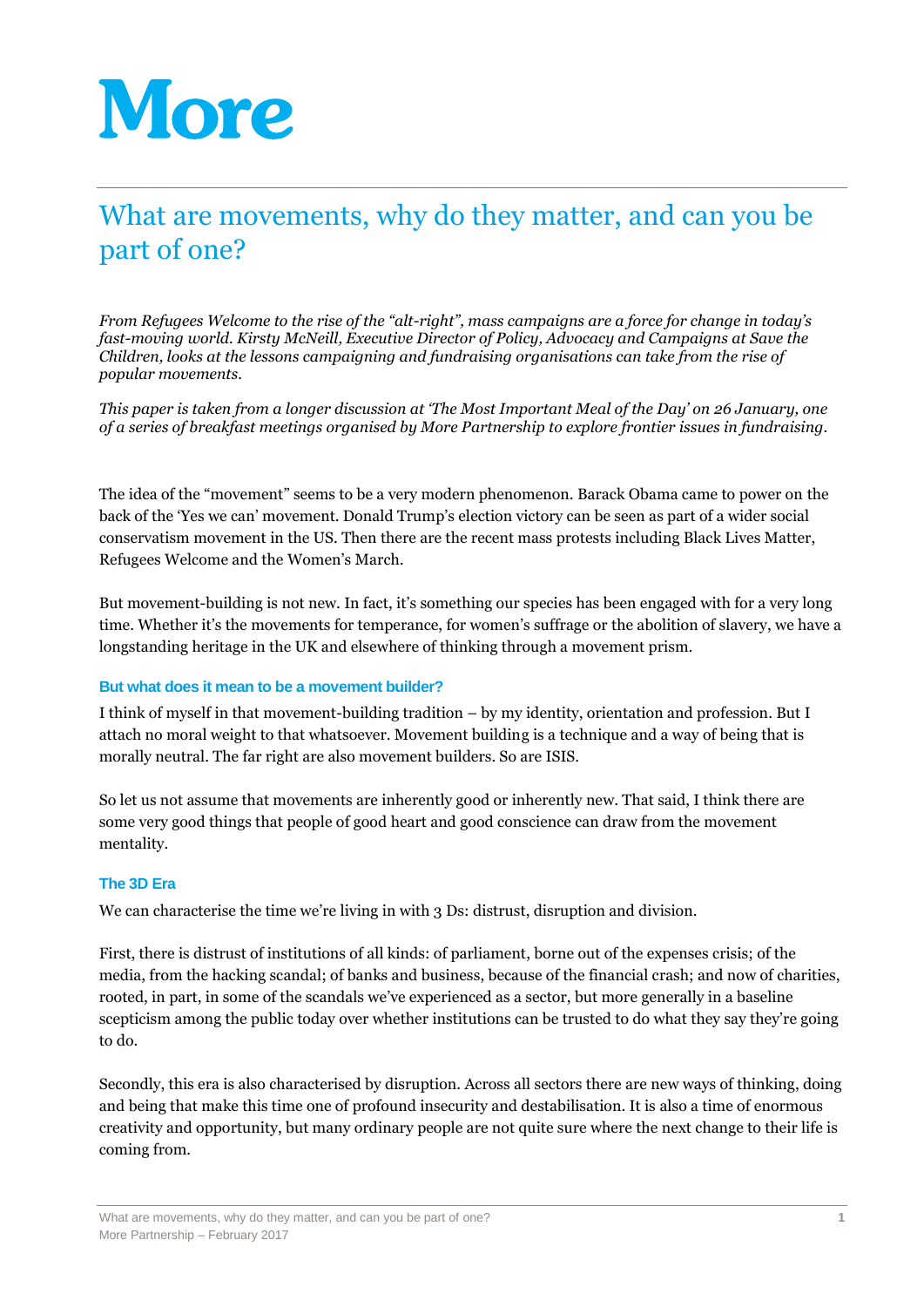Thirdly, across many of the 'pacesetter' countries including Britain and the US, publics are profoundly and evenly divided. There are very deep divisions between people of different opinions, which we have seen electorally with Trump and Brexit. People are also deeply divided by background. There is a deep sense that we no longer know one another. Educational and geographical splits may make us feel that we are no longer part of the same society, community or family.

But what does this have to do with movements? I believe that a movement mentality is a particularly helpful way of responding to these 3 Ds. Movements can tackle distrust because of their perceived authenticity. They can outpace the sense of disruption, because they are always in motion, and always looking for the next agile thought. And they can tackle division by bringing people together. There is no movement of one.

#### **Can your organisation be part of a movement?**

If you believe there is something for you and your work in this idea of being a movement thinker and a movement builder, there are three tests you can apply to see whether you really mean it.

## **1. Are you willing to subsume your identity and attract people through the "work" rather than your brand?**

Movement building rests on someone's sense of identity. This means it's about who they are, not what they do. If you look at people who are builders of movements or part of movements, their Twitter bio can be revealing. They will often say something like: "feminist, anti-fascist, environmentalist, humanitarian". What they do not say is: "supporter of the Fawcett Society, supporter of Hope Not Hate, supporter of WWF, supporter of MSF or Save the Children".

An identity mindset acknowledges that the cause comes first. The loyalty is always first and foremost to the work, not to the organisation or institution that enables the work. So if you are putting yourself front and centre and not the beneficiaries, the mission, or the bigger picture, you probably don't have a movement mindset yet.

The other side of that is that movements are characterised by being "mass". If it doesn't have large numbers of the mainstream public involved, it's not really a movement worthy of the name. However, there are plenty of brands and organisations that have mass participation but don't pass the threshold of being a "movement" because they don't speak to someone's sense of identity. For example, Uber may be entirely disruptive and hugely popular, but no one says: "I'm a user of Uber!" It's just something they do, not something they are.

#### **2. Are you willing to be part of something that has many leaders, from different organisations?**

In a movement, there are many places where leadership emerges. Some of my movement-building colleagues in the States say that the question to a room full of potential supporters is never: "Who wants to be in charge?" but rather "Who wants to get to work?" Leadership will identify itself through action.

For example, I have no idea who led the Women's March after Donald Trump was elected, and it's not because I'm not interested. I don't know who started the Refugees Welcome movement, but I know I'm part of it and I know I'm one of the leaders – just not the leader.

These leader-full movements are characterised by weak governance but strong ties. You won't find one great orchestrating committee or central website. But you will find, at the founding moments of these movements, a group of people with pre-existing strong social capital. They tend to know and trust one another, and recognise the strengths that each of them bring. So building your social capital is a pre-requisite for being a future movement builder, where you see yourself as part of an ecosystem of leadership, rather than a topdown hierarchy.